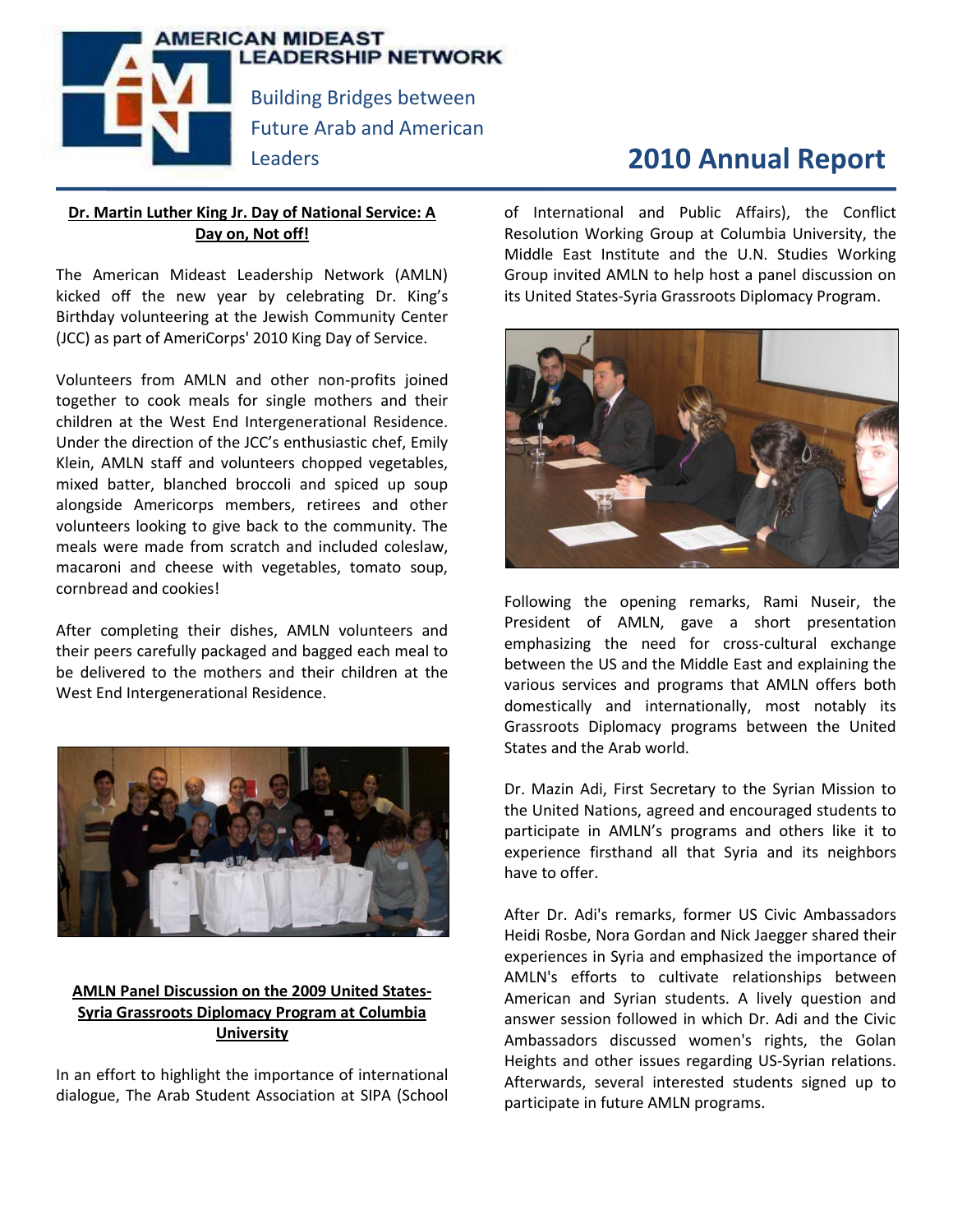#### **Magic of Communication Seminar**

AMLN, in keeping with its commitment to foster leadership and communication skills among members of the community, hosted a one-day intensive instruction and training course on the art of communication and presentation.

A group of Arab-American professionals attended the full day seminar hosted by the American University of Cairo and conducted by Dr. Ridwan Shabsigh, who trained the participants in communication and presentation skills in spoken, written and Power Point form.



Throughout his professional career of 30 years, Dr. Ridwan Shabsigh has been well known for his superb public speaking skills. He is a highly sought-after speaker and is frequently invited to address diverse audiences. He has spoken frequently about health, medicine and urology at local, national and international events. Furthermore, he has appeared successfully on TV and radio and has been interviewed by newspapers and magazines. A polyglot, Dr. Ridwan has spoken publicly in English, Arabic and German.

"Dr. Shabsigh gave us great, insightful tips on how to plan for and execute an effective and engaging presentation or speech that will resonate with our audiences," said participant Gina Shedid.

### **Ambassadors of the Arab-American Community: AMLN Teaches Students the Importance of the 2010 Census**

In a bid to educate the Arab community about the importance of the 2010 census, AMLN partnered with the Razi School in Queens to impress upon the students the need to encourage their parents to complete the surveys. CNN sent a news team to cover the seminar as Mr. Rami Nuseir, president of AMLN, spoke to an auditorium full of students, teachers and staff.



The students were trained in how to educate their parents about the census and encourage them to complete the form. The census was crucial to the Arab American community this year in particular, because its numbers have traditionally been underreported and thus it loses out on a great deal of potential federal funding. In order to ensure that the Arab American community receives its fair share, families need to be reassured that information on the census questionnaire is kept confidential and encouraged to submit the forms.



After the presentation, CNN interviewed five Razi School students who spoke eloquently about their opinions, concerns and questions regarding their identity as Arab Americans and how the 2010 Census would affect them. For more information on the interview, please visit [http://articles.cnn.com/2010-04-](http://articles.cnn.com/2010-04-02/us/arab.american.census_1_census-bureau-census-form-arab-american?_s=PM:US) [02/us/arab.american.census\\_1\\_census-bureau-census](http://articles.cnn.com/2010-04-02/us/arab.american.census_1_census-bureau-census-form-arab-american?_s=PM:US)[form-arab-american?\\_s=PM:US](http://articles.cnn.com/2010-04-02/us/arab.american.census_1_census-bureau-census-form-arab-american?_s=PM:US)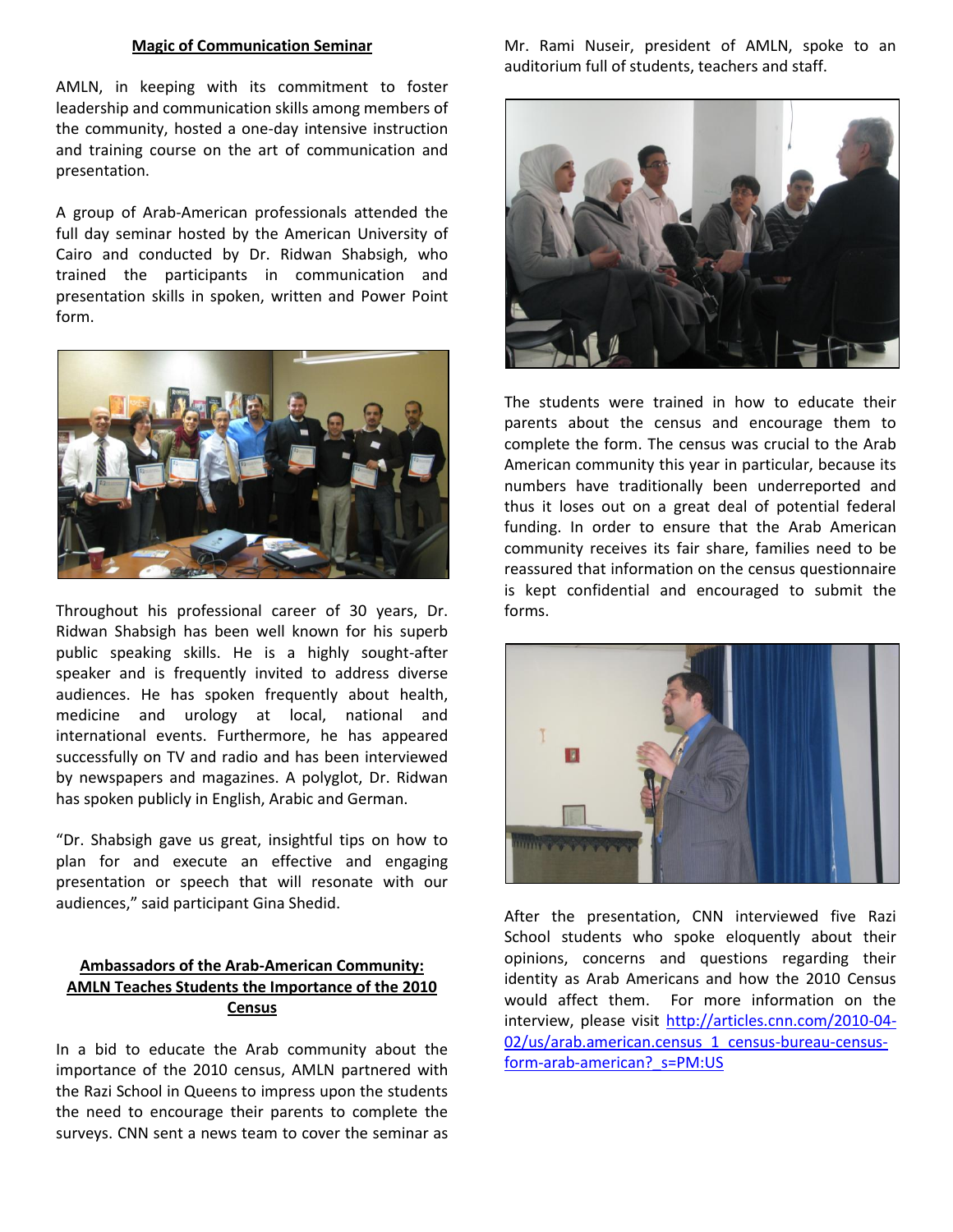#### **AMLN's 2009 United States-Syria Grassroots Diplomacy Panel Discussion at Rutgers University**

In April AMLN, the Palestinian American Organization (PAO) and Rutgers International Law Society conducted a forum on AMLN's United States-Syria Grassroots Diplomacy Program. Students and faculty alike were able to directly engage and questions the speakers in attendance, who included: Dr. Bashar Ja'afari, Syrian Ambassador to the United Nations; Rami Nuseir, President of AMLN; and 2009 Civic Ambassadors Denise Elnajjar, Saman Mazahreh and Jirair Khorozian. The former Civic Ambassadors shared their experiences with the faculty and students assembled and answered their various questions, sure to emphasize the importance of reaching out across the divide to overcome the traditional diplomatic impasses between the US and Syria.

#### **Arab American National Service Day**

In celebration of Arab American Service Day, AMLN teamed up with a number of Astoria-area community organizations to clean Astoria Park and its shores. Over 65 volunteers worked hard to rid the park of trash and make it a clean, welcoming, and safe space for the community's residents and families.



AMLN was proud to partner with Green Shores NYC and the Astoria Park Alliance, both of which wholeheartedly contributed to the project. Many of New York's elected officials—among them Congresswoman Carolyn Maloney, Councilman Peter Vallone Jr., State Senator Michael N. Gianaris and Assemblywoman Aravella Tsimotas—along with members of the local community board and NYC Parks Commissioner Adrian Benepe, came out to show their support for the efforts and hard work of all the volunteers that participated. They thanked AMLN for its outstanding effort in recruiting volunteers and getting the job done.

Katie Ellman, president of Green Shores NYC, was especially thankful for AMLN's work and its effort in recruiting so many volunteers. We at AMLN extend our deepest gratitude to all who came out and volunteered.

#### **City Hall American Heritage Day**

On June 24<sup>th</sup>, the City Council of New York celebrated the first Arab American Heritage Day with a ceremony that honored leading members of the Arab community in NYC.



The event was sponsored by NYC Council Speaker Hon. Christine Quinn, Councilmen Danny Drumm and Peter Vallone Jr. AMLN President Rami Nuseir was honored alongside other prominent members of the city's Arab American community for their work and tireless dedication to advancing their communities.

AMLN is proud to know that the contributions of Arab Americans are being recognized by the City Council and looks forward to many more events like this in the future.

# **A Spectacular Celebration of the First Arab American Heritage Festival in Astoria**

On July 18, AMLN commemorated Arab American Heritage Week with Astoria's first annual Arab American Heritage Festival. People from different ethnic backgrounds arrived from all over the tri-state area to celebrate Arab heritage. Athens Square Park in Astoria was filled with hundreds of spectators, performers, vendors and volunteers as music played, people danced and food was served. Rami Nuseir, president of AMLN, opened the festivities alongside Sheren Attal, founder of Yallah Youth of Arts.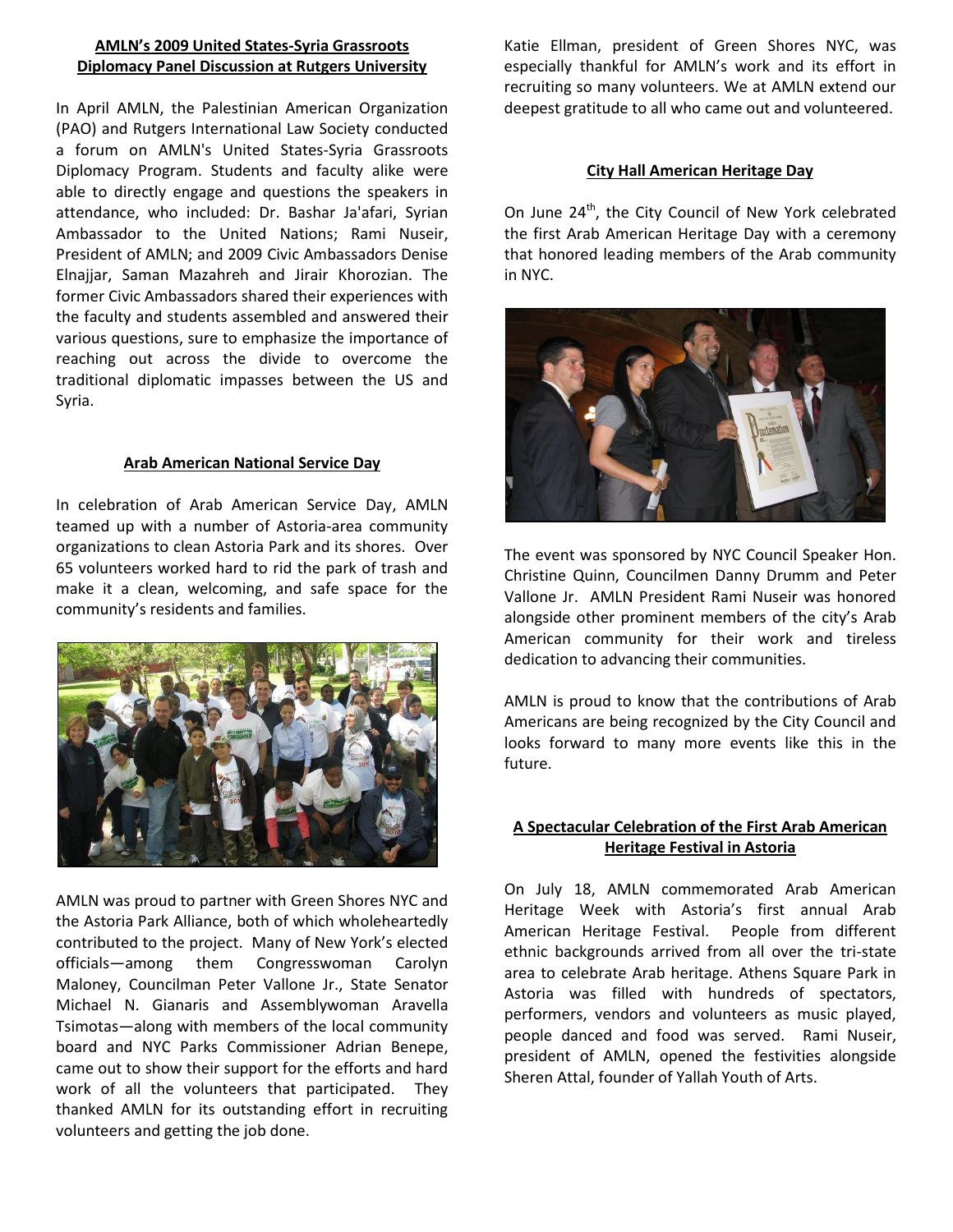A number of diverse performances made it a Sunday to remember. A rendition of the Dabke--a traditional Arab dance--by the Yallah Youth Dancers and performances of the Whirling Daraweesh and Saiidi (also traditional Arab dances) by Yasser Darwish engaged and entertained an enthusiastic audience. The passionate recital of Arabic Poetry by Manal Ramadan and the performance of traditional Arabic songs by Salma Habib and Zikrayat wowed spectators.



While the stage was rocking, people lined up at Sido's Falafel and Carlos's Corn for lunch and dinner. For dessert, All My Sweets Pastry Shop had all the Arabic sweets one's heart could desire, from baklava to ma'amoul. For those who needed a break from singing and dancing, henna tattoos provided a welcome diversion.



The festival's unequivocal success has undoubtedly cemented what we hope will become an Astoria tradition. Please join us next year for a bigger and better Astoria Arab American Heritage Festival!



#### **American Mideast Leadership Network's 2010 U.S.- Syria Grassroots Diplomacy Program**

In July 2010 AMLN commenced the fifth iteration of its successful flagship Grassroots Diplomacy Program. A group of ten Civic Ambassadors, composed of university students and young professionals, accompanied by five AMLN administrators, left New York for Syria. They spent the following three weeks engaging in dialogue sessions with Syrian students and young professionals, meeting religious and government officials, learning Arabic, visiting Syria's magnificent cities and historical sites, and immersing themselves in Syrian culture.



AMLN's Grassroots Diplomacy Program, a cultural exchange, brings young Americans and Syrians together in forums that allow them not only to address salient topics, but also to develop strategies that can facilitate the progress of Syrian-American relations. While attempting to form a bridge of civic understanding, students discuss political, cultural, personal, and familial issues to dispel stereotypes and misconceptions that run rampant in both American and Syrian media outlets. In doing so, AMLN hopes to create the channels of communication between the US and the Middle East that can bring about future dialogue and cooperation.

#### **National Network of Arab American Communities (NNAAC) Conference**

In 2010 AMLN, a member of the National Network of Arab American Communities (NNAAC), participated in the annual NNAAC Conference held at the Newark campus of Rutgers University in New Jersey. The three day event was full of info sessions, lectures, workshops, entertainment and more. Some of the highlights of the event included over 10 workshops and panels on topics of importance to nonprofit leaders, with a focus on peer learning and a policy forum on issues of great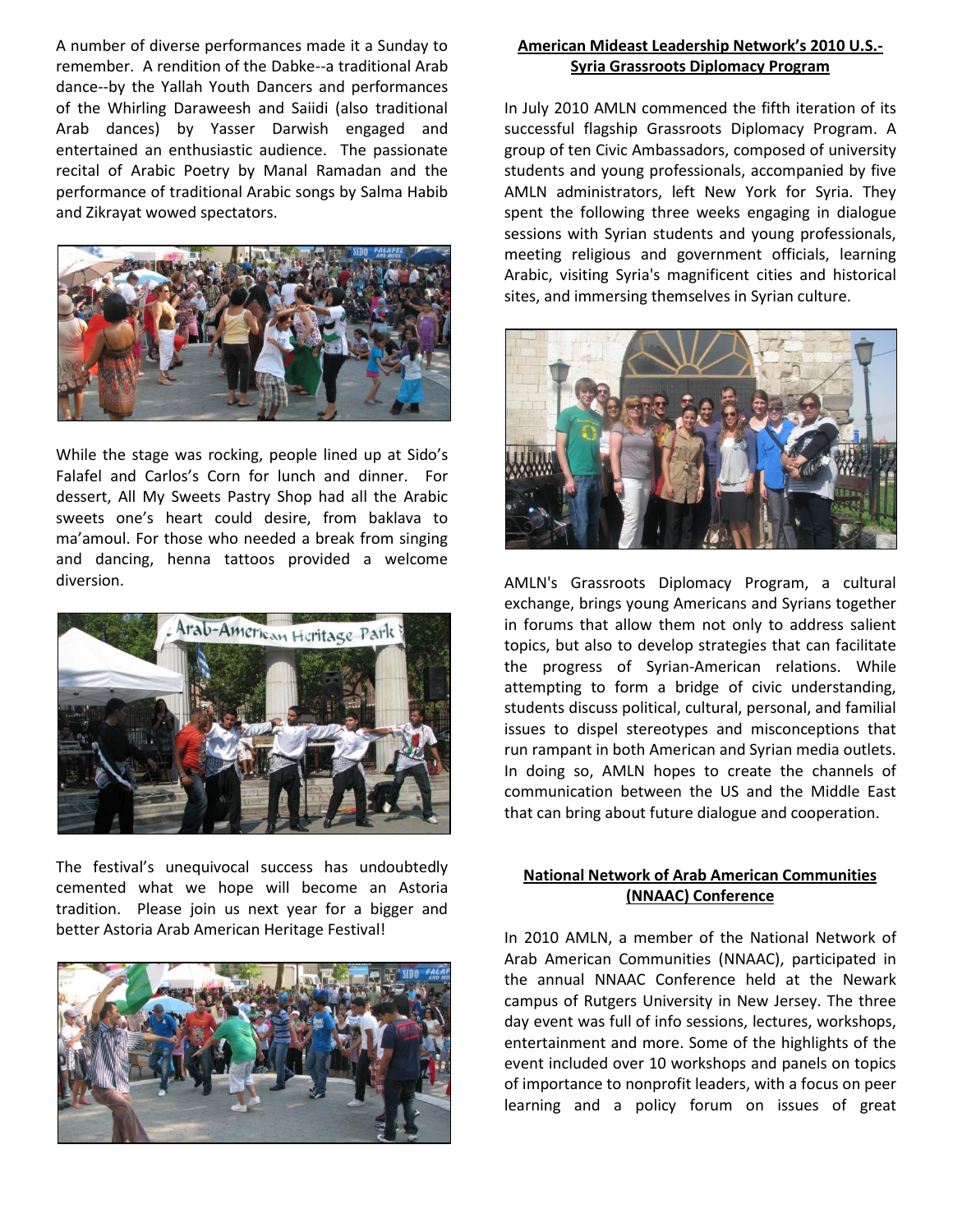importance to the Arab American community. Over 300 members from 19 different organizations attended.

# **September 11th National Day of Service**

As part of President Barack Obama's call to all Americans to make September  $11<sup>th</sup>$  an annual National Day of Service and Remembrance, AMLN was proud to work alongside Councilman Peter Vallone Jr. and the New York Anti-Crime Agency for a day of community service in Astoria.



The national community service day called for acts of kindness. Organizations from across Queens recruited volunteers for a variety of projects around Astoria, where people of different faiths, ethnic backgrounds and races worked together to improve Astoria. While doing so, they learned that they have much in common and developed a spirit of volunteerism that lasted well beyond the day.

#### **Financial Literacy Seminars Hosted by the Queens Public Library**

AMLN, acutely aware of the challenges facing the Arab American and immigrant communities in these trying economic times, collaborated with the Queens Public Library to provide the community with a number of seminars on the topic of financial literacy. These bilingual lectures discussed issues and topics absolutely crucial to weathering the recession. The seminars were also designed to meet the needs of our community and equip it with the tools and knowledge it needs for better financial planning in general.

The seminars focused on topics such as "Understanding the Recent Financial Crisis" and "Running Your Own Business." A seminar titled "Financial Planning for College and Fixing Your Credit" assisted parents in

planning their child's education and discussed credit, credit agencies, how one's credit is rated and what can be done to get a higher credit score.



### **NNAAC Advisory Board Chair Honored with Leadership Award**

NNAAC Advisory Board Chairman, Rami Nuseir, was presented with the  $114<sup>th</sup>$  Civilian Observation Patrol Peter F. Vallone Jr. Award. The award is given annually to a leader from Astoria, NY to honor the spirit of activism and volunteerism.



"There is a lot of work that needs to be done in Astoria, and with the help of our community leaders and our elected officials like Peter F. Vallone Jr., the Arab American community in Astoria will continue to work and contribute to the enhancement of our society" said Mr. Nuseir.

The award is named for Peter F. Vallone Jr., a New York City Councilman who represents Astoria and surrounding communities.